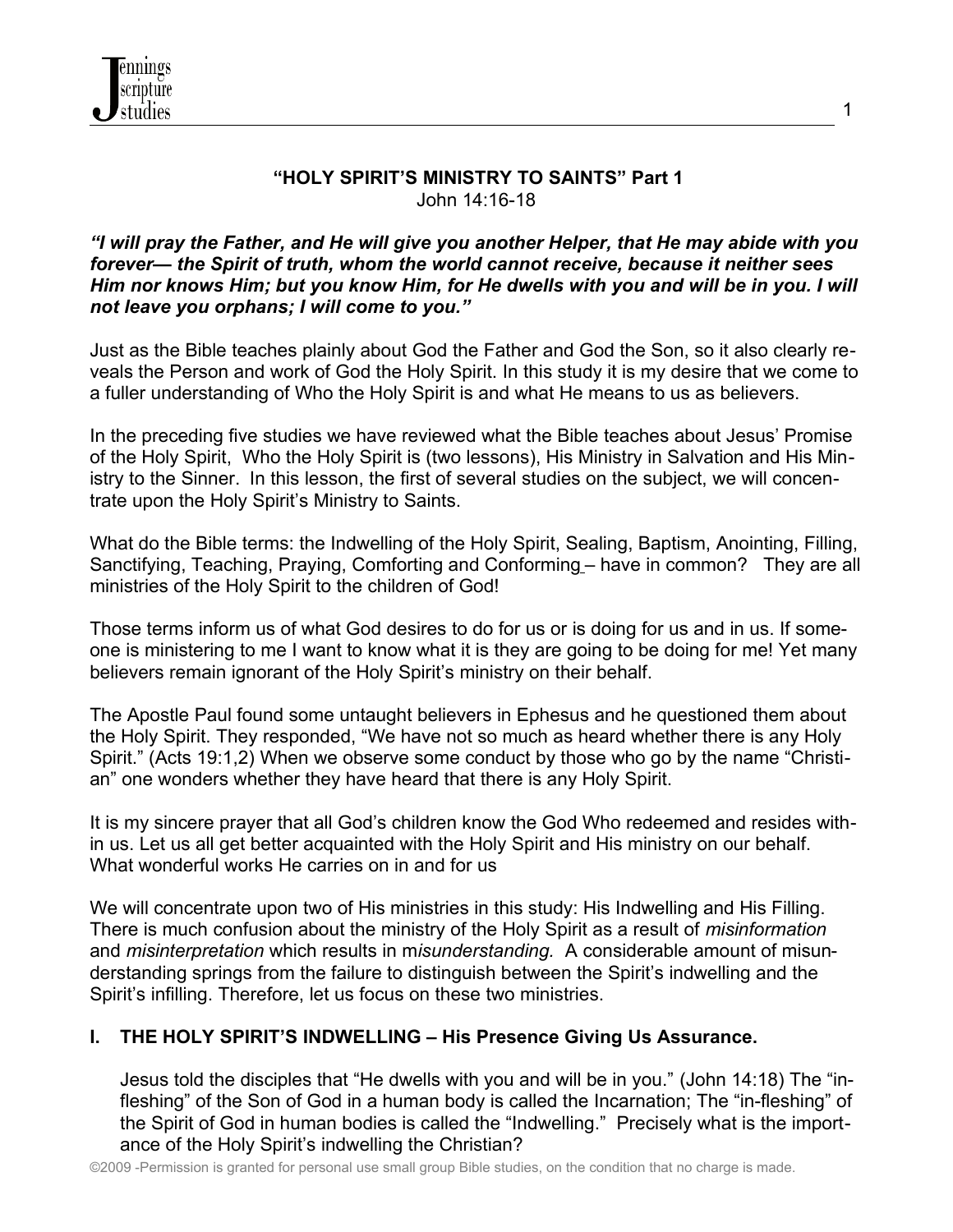## **A. HE IS IN US WORKING.**

Living with other human beings we are aware when there is work going on around us. We see signs along the highway saying, "Men working." But are you aware that we are living with a Diving Being Who is working *in* us? God is at work *in* us! "It is God who works *in* you both to will and to do for *His* good pleasure." Philippians 2:13) It might help explain to those around us, when they see changes in our lives for the better, if we wore a sign saying, "God at work."

The enemies of the psalmist asked him, "Where is your God?" (Psalm 42:10) If we were to be asked the same question, what would be our reply? Would we say, "Well, God is in His heaven!" Or would we say, "He is in me, working!"

 What is the work He is doing? He is transforming, yes, reforming our will "to will and to do for *His* good pleasure." As Paul said, the will of God is "good, and acceptable, and perfect." (Rom. 12:2) The writer of the book of Hebrews closes out his epistle praying that God would: "make you complete in every good work to do His will, working in you what is well pleasing in His sight, through Jesus Christ, to whom *be* glory forever and ever. Amen. (Hebrews 13:21)

 Knowing and doing the will of God is the sine qua non – that without which we cannot be victorious in the Christian life. We should say, "Work on mighty God! Perfect that which concerns us, conforming us to the image of your dear Son our Savior!"

### **B. HE IS IN US WITNESSING.**

 What does the Bible say? That is always the best question to ask. I John 5:9-11 enlightens us as follows:

 "If we receive the witness of men, the witness of God is greater; for this is the witness of God which He has testified of His Son. He who believes in the Son of God has the witness in himself; he who does not believe God has made Him a liar, because he has not believed the testimony that God has given of His Son. And this is the testimony: that God has given us eternal life, and this life is in His Son."

 What does a witness do? He testifies! Notice how the Holy Spirit witnesses:

### *He Witnesses In Us.*

 Where is the witness, according to the above passage? "He who believes in the Son Of God has the witness *in himself*." Jesus said, "He dwells with you and will be in you." (John 14:18)

 The *"witness*" here referred to is the inward evidence that our soul has found peace by believing in Jesus Christ for salvation.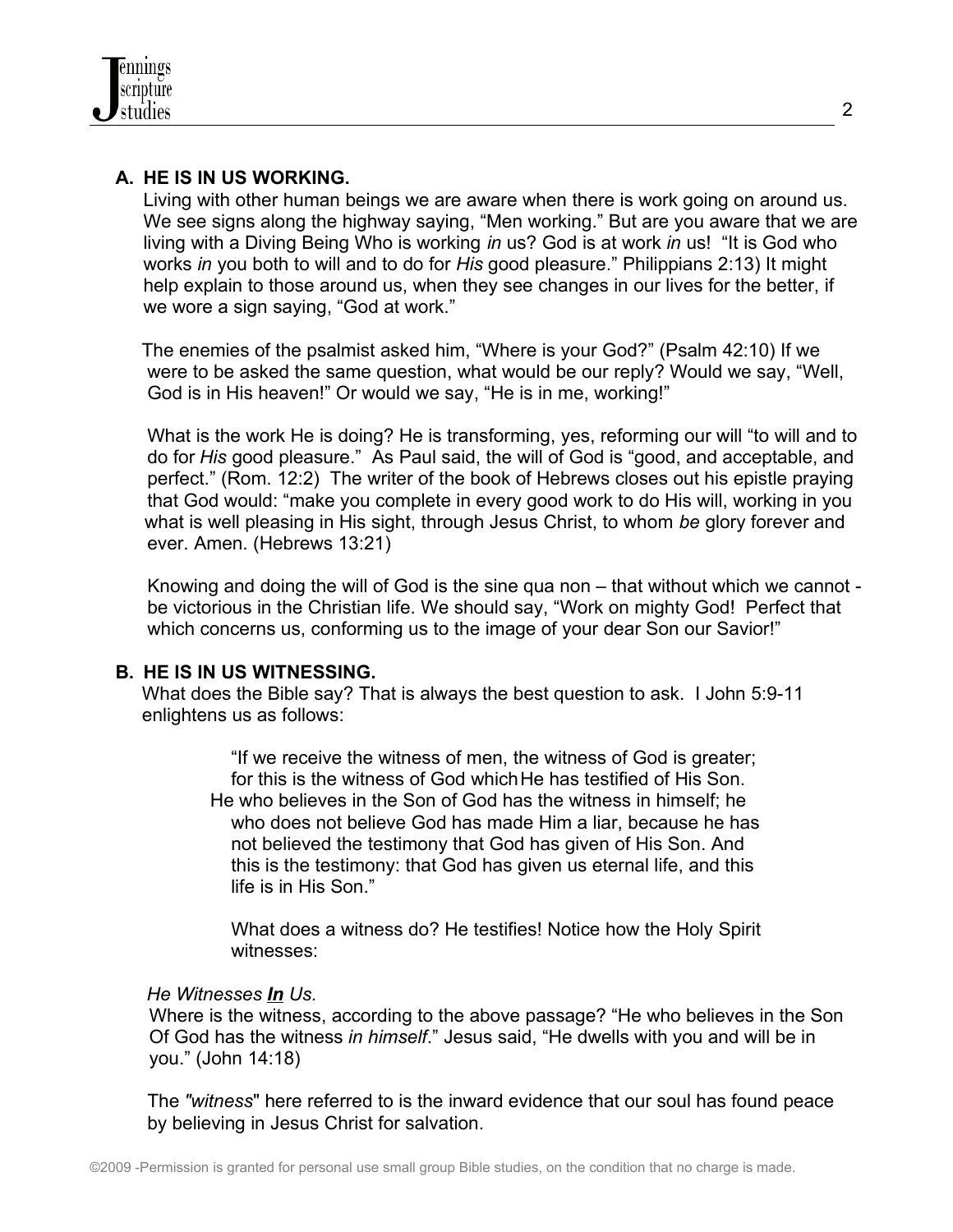### *He Is Witness To Us.*

Hebrews 10:15 "But the Holy Spirit also witnesses to us." He witnesses that we are children of God. He gives that essential inward assurance so necessary when we go through storms of life.

## *He Is Witness With Us.*

Romans 8:16 "The Spirit Himself bears witness with our spirit that we are children of God."

 **ILLUST.** Mr. Wesley, the father of the famous John and Charles Wesley, founders of the Methodist church, was dying. His famous sons were at his bedside. Turning to them he said, "The inward witness, my sons, that is the proof, the strongest proof of Christianity."

This inward assurance is the result of the Holy Spirit's witness In, To and With us – testifying that we who have put our trust in Jesus Christ are children of God. What a wonderful truth is that of the work and witnessing of the Spirit!

## **II. THE HOLY SPIRIT'S FILLING – His Power Giving Us Confidence**

"And do not be drunk with wine, in which is dissipation; but be filled with the Spirit…." (Ephesians 5:18)

There is a great difference between the *indwelling* of the Holy Spirit and the *infilling* of the Holy Spirit. Understand this: there is only one indwelling, but there may be many infillings. If we will keep the distinction clear between the indwelling of the Spirit and the filling of the Spirit, we will not be confused or led astray by false teaching. Notice with me:

# **A. THE DIFFERENCES BETWEEN INDWELLING AND FILLING**.

- The indwelling makes us Christians, while the filling makes us Christ-like;
- The indwelling is eternal, while the filling is conditional;
- The indwelling gives us eternal life, while the filling gives us victorious life;
- With the indwelling we may remain carnal Christians, while with the filling we become Spiritual Christians;
- The indwelling brings union with Christ, while the filling brings communion with Christ;
- The indwelling is preceded by repentance and faith, while the filling in preceded by obedience and faith;
- The indwelling means His presence, the filling means His power;
- By the indwelling we possess God, while by the filling God possesses us;
- The indwelling is the initial inflow, the filling is the conditional overflow.

 We can measure the degree to which we have the Spirit's fullness by the "fruits", that is, the results which are manifested in our lives: "love, joy, peace, patience, kindness, goodness, faithfulness, gentleness and self control." (Galatians 5:22) Would those who know you best say that they see the Spirit at work in your life?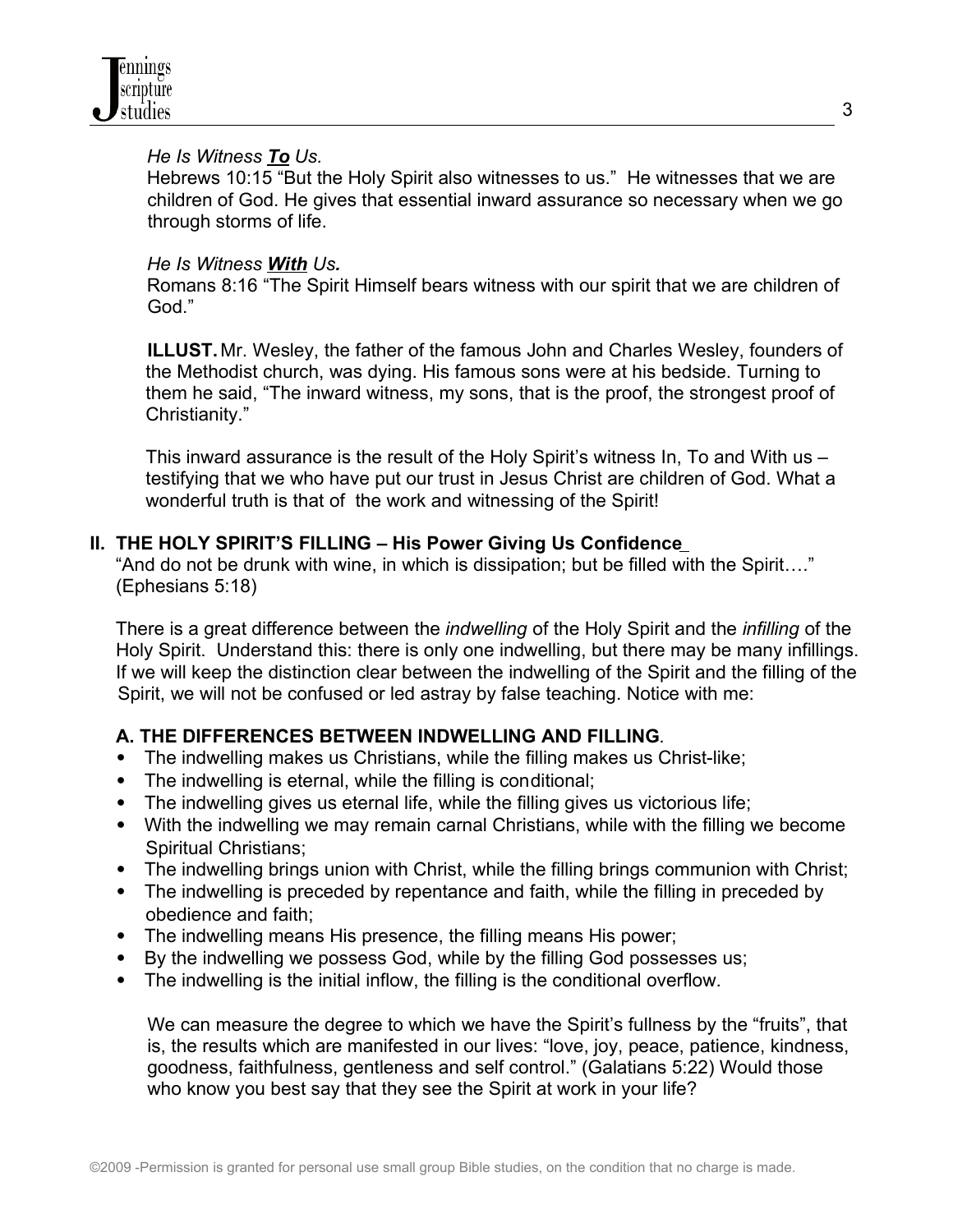# **B. THE DYNAMIC THAT IS THE RESULT OF HIS FULNESS.**

 **Acts 1:8** - "But you shall receive power when the Holy Spirit has come upon you; and you shall be witnesses to Me<sup>[\[a\]](http://www.biblegateway.com/passage/?search=Acts%201;&version=50;#fen-NKJV-26926a%23fen-NKJV-26926a)</sup> in Jerusalem, and in all Judea and Samaria, and to the end of the earth."

 **Rom. 15:13 - "**Now may the God of hope fill you with all joy and peace in believing, that you may abound in hope by the power of the Holy Spirit."

 **Acts 4:33** is an exciting verse, "and with great power gave the apostles witness of the resurrection of the Lord Jesus; and great grace was upon them all."

 Notice that the word "*great"* is used twice. The word in the Greek language is "*megos."* That word has come to a new usage in modern times. In our world of awesome destructive forces, we measure the power of the atom bomb by "megatons." One megaton is the equivalent of the explosive force of one million tons of dynamite. With this illustration of power fresh in our minds, let us read the scripture in a literal rendering: "And with a million tons of power gave the apostles witness of the resurrection of the Lord Jesus: and a million tons of grace was upon them all."

When we are filled with the Holy Spirit we have mega power with which to serve the Lord. Our task is great. For a great task there is great power.

## **C. THE DEFINITION OF "FILLING".**

 To understand what the Bible means by the term "be filled with the Spirit" (Eph. 5:18) we must understand that the Spirit is a person; He is not a fluid! Some think that to be filled with the Holy Spirit means that we get more of the Spirit. Not so! The Holy Spirit is a Person. You cannot get parts of a person. Rather, to be "filled with the Spirit" means that He gets more of us!

 If you are God's child you have all of the Person of the Holy Spirit there is. The big question is: Does He have all of you? When He has all of us, we can be assured that we are filled with the Holy Spirit.

 **ILLUST**. Let us compare our bodies to a house with many rooms. The Holy Spirit comes to dwell in us but we shut Him up in some corner of our lives. He desires to fill the whole house, not just the "religious" room! He wants to be in control of our minds, that is the "upstairs" of our life; He wants to control the social area of our life, that is the "Living Room"; He wants to control the appetites of our life, that is the "Dining Room." He wants to fill the entire house with His presence and His power. He wants all of us! That is the "filling" of the Spirit. Let us give him the keys to every area of our lives and He will occupy and permeate them with the fragrance of heaven.

# **CONCLUSION**

The Holy Spirit's indwelling is His presence giving us assurance by His working in and witnessing to us.